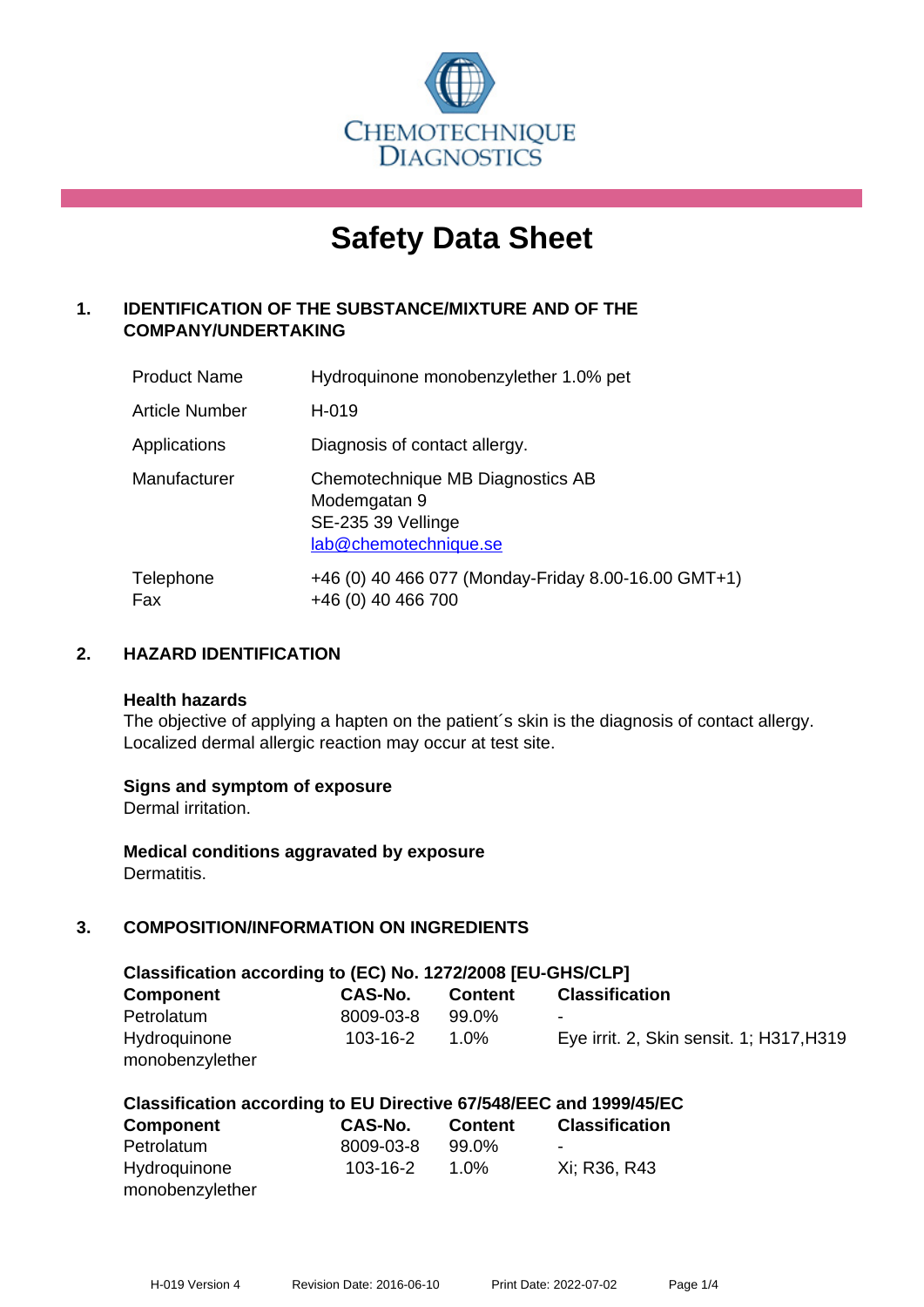# **4. FIRST AID MEASURES**

# **Emergency and first aid procedures**

Obtain medical attention.

# **5. FIRE-FIGHTING MEASURES\***

#### **Suitable extinguish media**

CO2, powder or water spray. Fight larger fires with water spray or alcohol resistant foam.

# **For safety reasons unsuitable extinguishing agents**

Water with full jet.

# **Special protective equipment for fire-fighters**

Wear self-contained respiratory protective device. Wear fully protective suit.

\*Data is shown for petrolatum only

# **6. ACCIDENTAL RELEASES MEASURES**

**Steps to be taken if material is released or spilled** Contain and place in a closed container.

# **7. HANDLING AND STORAGE**

**Precautions to be taken in handling and storage** Store dark at 5-8 C. Avoid extended exposure to light. FOR EXTERNAL USE ONLY.

# **8. EXPOSURE CONTROLS/PERSONAL PROTECTION**

**Respiratory protection** Not required.

**Ventilation** Local exhaust.

**Protective gloves** Disposal gloves.

#### **Eye protection** Not required with normal use.

# **Work/Hygienic practices**

Wash hands after each use.

# **9. PHYSICAL AND CHEMICAL PROPERTIES**

Odour **Odourless** 

Appearance Beige/Light Grey Semi-solid

Melting point\* 50-55° C Flash point\*  $>100^{\circ}$ C

Boiling point\* No data available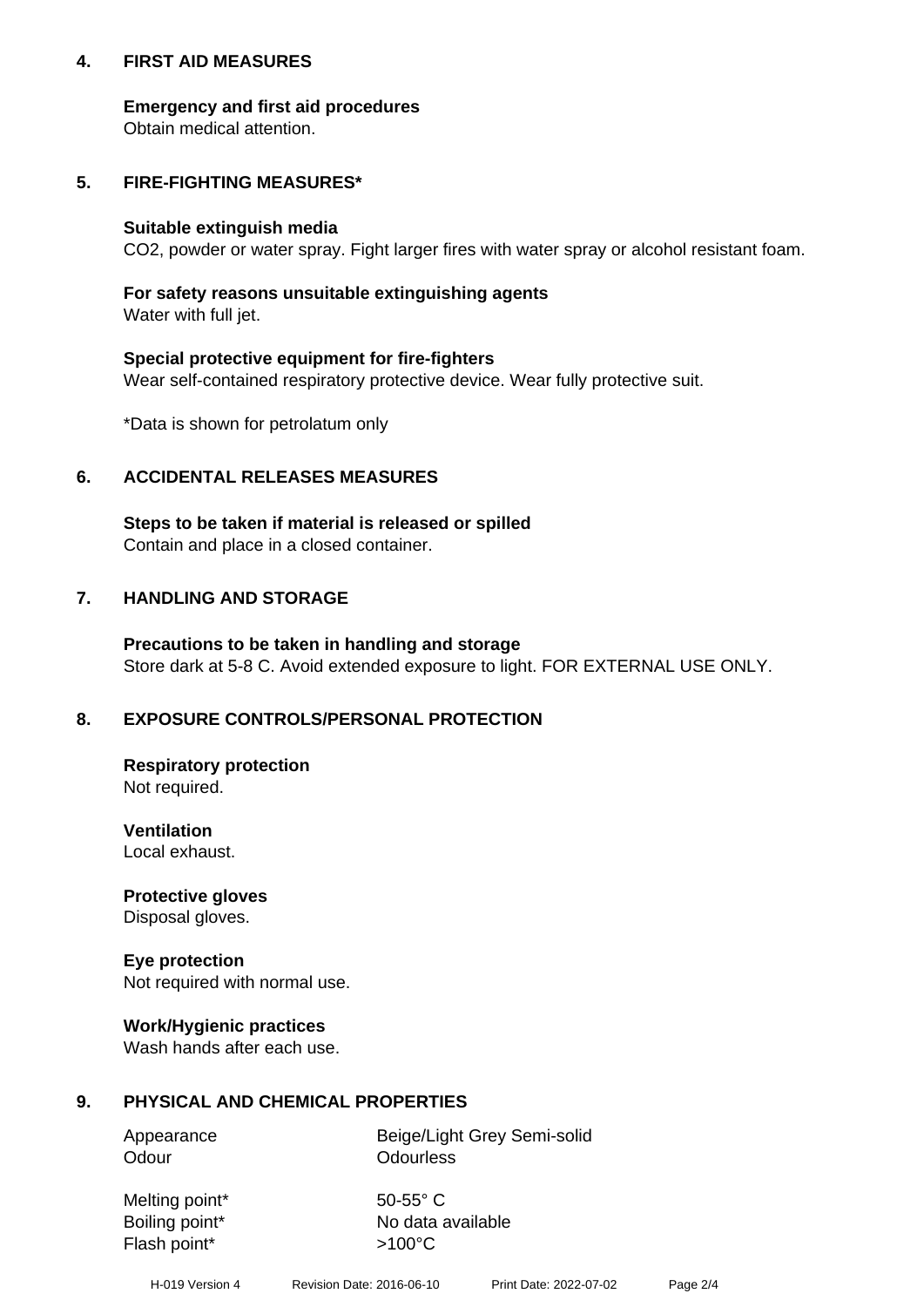Density\* No data available. Solubility in/Miscibility with Water\*

Self ignition\* Product does not self ignite. Danger of explosion\* Product does not present an explosion hazard. Insoluble

\*Data is shown for petrolatum only

# **10. STABILITY AND REACTIVITY**

#### **Incompability**

May react with strong oxidizing agents.

#### **Stability**

Stable at recommended storage conditions.

#### **Hazardous byproducts**

Combustion may generate CO, CO2 and other oxides.

**Hazardous polymerization**

Will not occur.

# **11. TOXICOLOGICAL INFORMATION**

No data available.

# **12. ECOLOGICAL INFORMATION**

No data available.

# **13. DISPOSAL CONSIDERATIONS**

#### **Waste disposal method**

Comply with federal, state/provincial and local regulation.

#### **14. TRANSPORT INFORMATION**

Not dangerous goods.

# **15. REGULATORY INFORMATION**

The classification is according to the latest editions of the EU lists, and extended by company and literature data.

#### **16. OTHER INFORMATION**

#### **Text of H-statements and R-phrases mentioned in Section 3**

| Eye irrit. 2     |                           | Eye irritation (Category 2)         |          |  |
|------------------|---------------------------|-------------------------------------|----------|--|
| Skin sensit. 1   |                           | Skin sensitization (Category 1)     |          |  |
| H317             |                           | May cause an allergic skin reaction |          |  |
| H <sub>319</sub> |                           | Causes serious eye irritation       |          |  |
| H-019 Version 4  | Revision Date: 2016-06-10 | Print Date: 2022-07-02              | Page 3/4 |  |